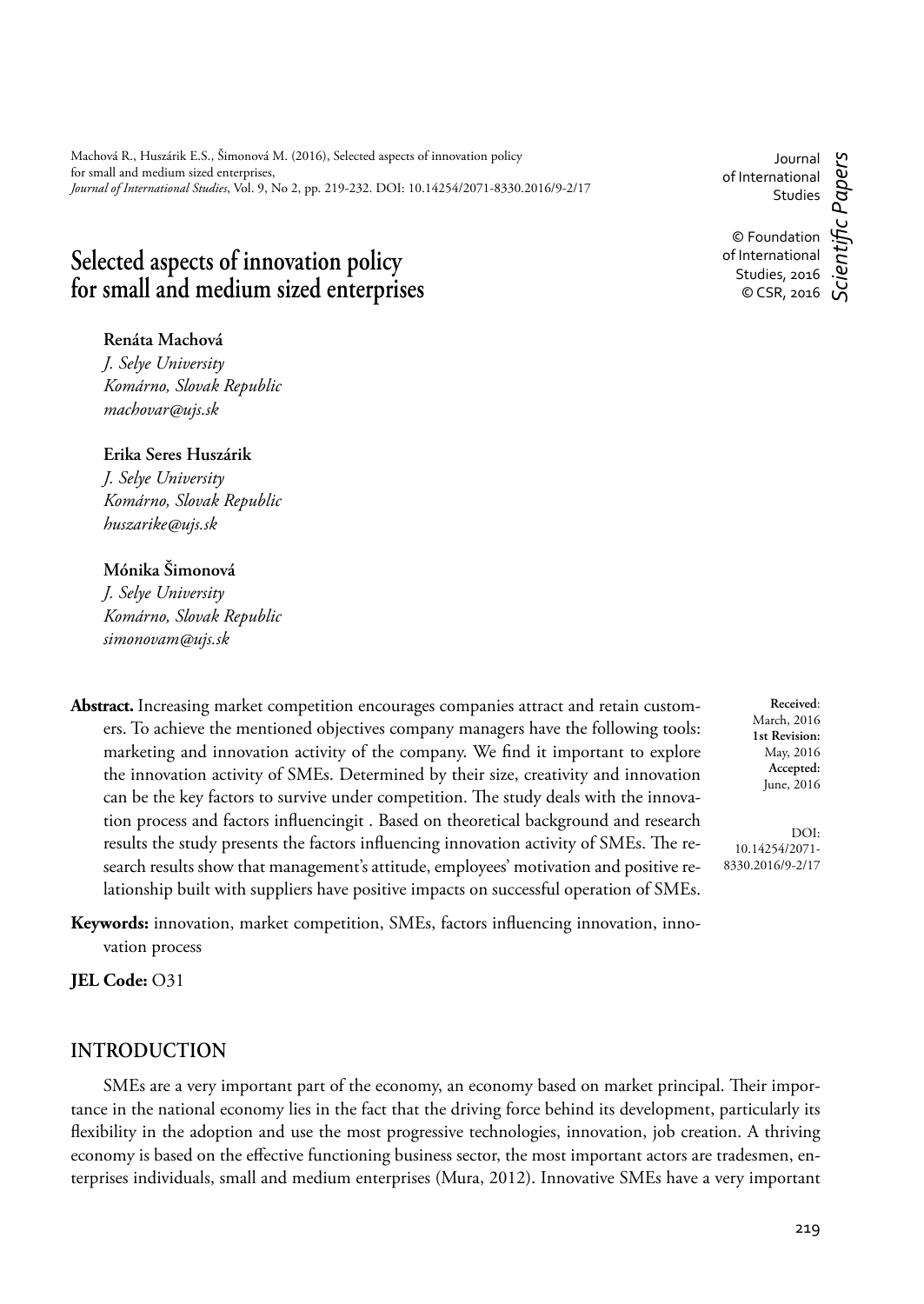role in the economy of each country, since they significantly contribute to the development of new products, technologies, services, and cooperating with large enterprises, their flexibility allows them to introduce innovation into practice relatively quickly (Kačírková, 2007).

Innovative entrepreneurship appears not only in the creation of new products, services or technologies, but also in cre

ating previously unknown, unused ways to organize production and management using traditional factors of production and their new combinations (Dobai Korcsmáros - Seres Huszárik, 2013).Experts agree that an innovative enterprise is a small or medium sized enterprise supporting new ideas which are transformed to new products and services through innovation, and then they are launched in the market (Zemplinerová, 2010). Innovation is a term used for the source of business ideas, while innovative business refers to targeting high profits. The main objective is to maximally satisfy the needs and requirements of customers (Bartes, 2008). The purpose of business is to gain customers. To achieve this objective business organizations have the following tools: marketing and innovation. Business should monitor whether the products satisfy the need of customers. Process innovation is linked to task, that should be carried out. It requires the presence of the following criteria: the process, the problem, clear definition of objectives and specifications, as well as the general belief about the existence of better solution (Drucker, 2002).

#### **THEORETICAL FRAMEWORK**

Competitive advantage of business can be gained by the size of business, ability to mobilize intellectual capital, technological skills and ability to offer completely new products or services (Pitra, 2006). Tidda, Bessant and Pawitt (2001) recognized a strong relation between the market power and the new product. New products enable to maintain market share, ability to replace obsolete products as well as innovation process can decrease production time and development of new products at faster rate than competitors. Therefore, the innovative activity of the business influences the competitiveness. Achieving higher level of competition through innovation results in cheaper products and higher quality than competitors have. Unless the organization is able to innovate constantly it can risk to lack behind and competitors will take the initiative (Mura, 2012).

Nowadays businesses are forced to develop and introduce new products and services. Each member of the economic chain should understand and have an overview about the innovation process as well as see the part of work they did. Key skills are quality and the speed customer needs are satisfied. It is necessary to make changes in performance of all business activities. It means changes in organizational arrangements, establishing new relations between different departments, management changes, develop creative skills of employees and specifying the mission and new objectives of the organization. To activate the innovation potential the management must function properly and should concentrate on the performance of the economic chain (Drucker, 2002).

#### The Innovation Process and Factors Influencing Innovation

Innovation is a key process for organization to survive. This process can be divided into five phases. The first phase monitors the internal and external environment and possible opportunities are looked for. In the second phase decision is made about which opportunity to use in accordance with the strategy of organization. The third phase is about the introduction of new idea. This phase is followed by realization of ideas under uncertain conditions, market launch and managing initial adoption. The penultmiate phase is about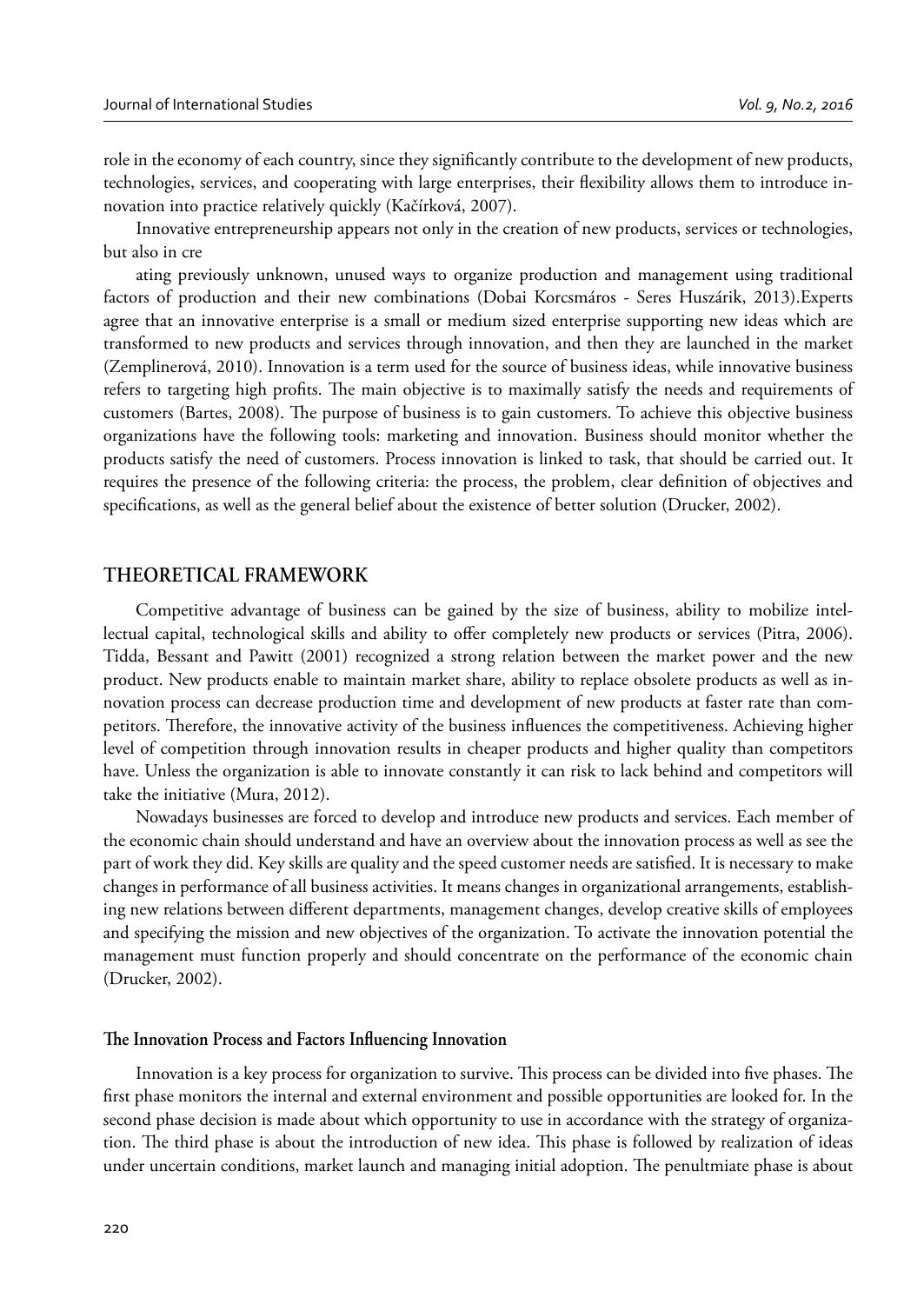feedback on different innovation cycles and improvement of innovation process management. (Drucker, 2002; Pitra, 2006).

The key business processes are formed by those progressions, which maintain high level of competitiveness in long term. These are mainly the following areas: sales and marketing, production and organizational processes, product innovation. We focus on the following areas: innovation process, product innovation and business innovation systems. Innovation should target the end-user. It is important to achieve high quality at increasing level of services and speed of service. The organization should follow the requirements of all interest groups. These interest groups have influence on the whole business process (Tidd, Bessant, Pavitt, 2007).

Innovation represents a special kind of change – changes deliberate, new and prosperous (West and Sacramento, 2008; Drucker, 1993; Franková, 2011). Innovation means radical change in production technologies. The earlier used manufacturing technologies are already outdated and replacement of these technologies is needed (Ivanička and col., 2014). Developers think about innovation in organizational resp. team context and define it as a modification in the existing or creation of new products and services. (Grossman and King, 1990; Peters and Waterman, 1993; Pietrasiński, 1977, Franková, 2011).

Sources of innovation from internal environment of organization can be identified by employees of organizaton from the same industry or sector of services. Whithin an organization we can identify four areas of innovation sources. The first is the area of unexpected events – unexpected events as well as innovation setbacks fall into this category. This category is a prolific source of innovation. The innovation to succeed an expertise and skills in particular sector are essential. The unexpected external event provides a possibility to apply the existing expertise on a new frontier. The second area is the incosistency, which means discrepancy between the existing condition and the anticipated change as well as innovation activities. Into this category fall the contradictions of economic reality, contradictions between the existing and the expected reality as well as contradictions between the expected and real values.

This is followed by the area of process needs as a source of innovation. This category is based on the assumption of the existence of the need to solve specific tasks. The necessity to find solution –to improve the process, replace weak or outdated process – is usually recognized by entrepreneurs. Emerging needs of the process are often based on contradictions and demographic factors of the research programme. The last area is the change in industry or market structure. Sectoral characteristics of market structures are very susceptible to changes and directly call for innovation. They are an important source of business opportunities (Drucker, 1993).

The following categories form the external environment of the organization. First demographic factor is discussed. This category deals with the change of population in terms of number, age structure, composition, employment, educational attainment and income level. The second category is formed by changes based on worldview, changes the importance of existing facts and reality. This value can be considered concrete: can be defined, tested and used. Third category is formed by knowledge based innovations, which are differentiated by basic characteristic features: time span, number of unsucessful attempts and predictabilities as well as expectations towards entrepreneurs (Drucker, 1993).

Innovations are categorized according to level of originality and content (Franková, 2011). According to level of originality innovations can fall into two categories: (Pietrasiński, 1977, Franková, 2011) imitations – implementation of changes and novelties already tested somewhere; original innovations – implementation of completely new ideas (Franková, 2011). According to prevailing content the following types of innovation can be specified: technological innovations; product innovation; innovation of services; organizational innovations – regarding changes and innovations in the field of corporate strategy, structure and culture, socio-psychological atmosphere of the organization; managerial innovations- related to changes and innovations in work abilities and skills of managers (Franková, 2011).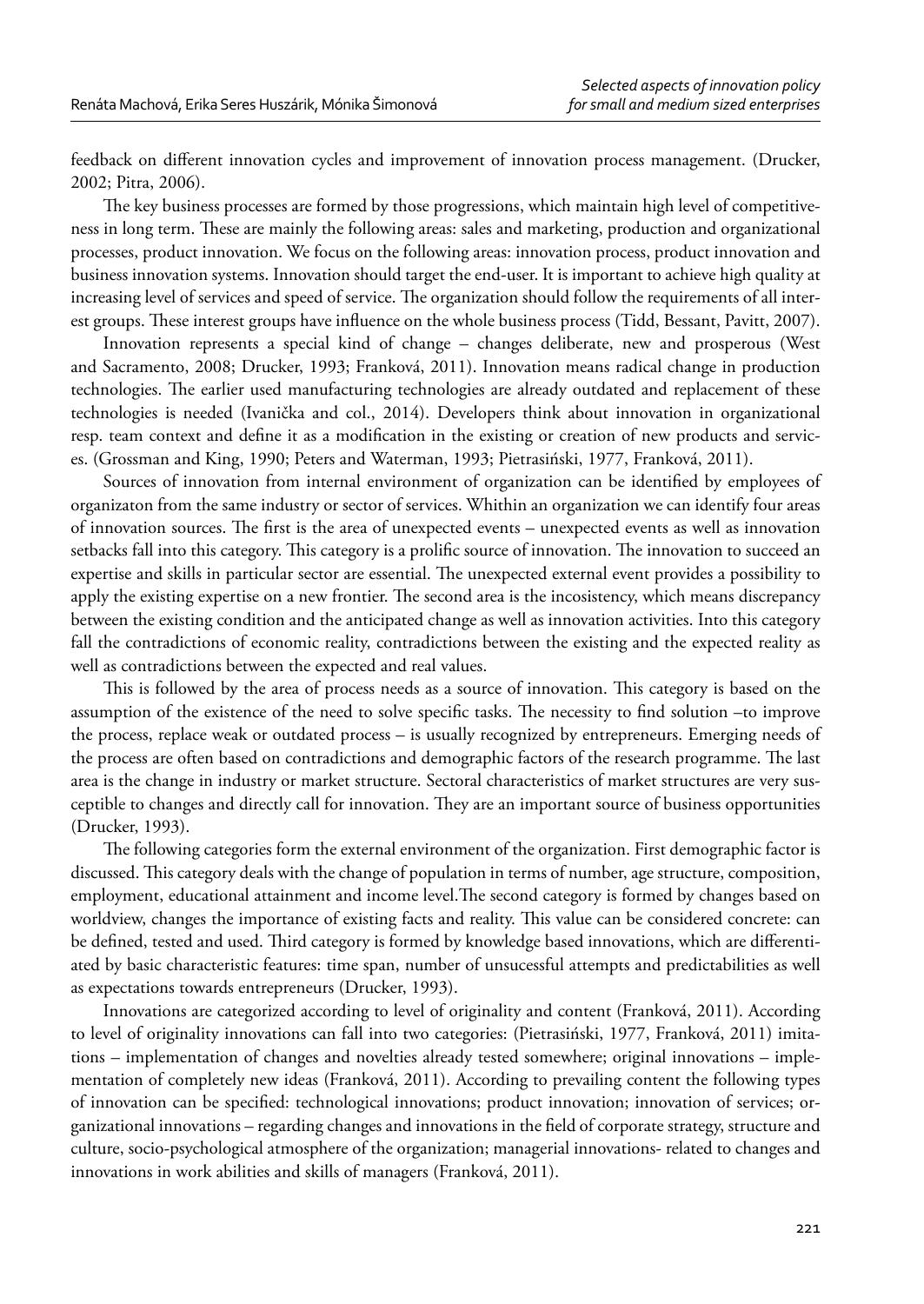Regarding the innovation process of products and services, the viable innovation starts with a creative idea, and implementation of idea into new products and services desired by customers (Adair, 2004; Franková, 2011). Managers should be encouraged to deal with innovation as a process which can be controlled (Adair, 2004; Franková, 2011). The innovation process consists of three phases: generating ideas, collecting ideas, development and implementation of ideas (Adair, 2004; Franková, 2011). It is important to tailor the process to needs and organization of the market (Roffe, 1999; Franková, 2011). Proper knowledge of the market increases the chance for high value of innovation and the value of innovation determines its success on the market. (Roffe 1999, Franková, 2011).

Innovation is not always a simple process. It takes certain time until an innovation is built into the existing structure of the business. Innovation does not prevail and stirs the sector, but induces changes in the whole economy. The innovation process has different intensity and thus it affects a longer period (Ivanička and col., 2014).

Innovation processes are linked in time interval. In 1967 Torsten Hägerstrand wast the first to deal with the theory of innovation waves. According to Hägerstrand theory special and temporal aspects we can talk about concerning innovation. If we imagined the process of diffusion waves in space and time in simpler model, where we focus on waves, the process would have four phases. In the primary phase, where the start of the process is marked are established centres to adopt innovation and contrast is recognized between the innovation centre and the rest of the region. This is followed by the diffusion phase, marking the beginning of the diffusion process. There is a rapid establishment of innovation centres due to strong centrifugal effect. In condensation phase the achieved relative increase in number of beneficiaries of innovation is consistent with all areas of the region regardless of distance of the innovation centre. The saturation phase passivity occurs and the process is slowing down, alternatively the process of diffusion will stop. Innovation has been adotped throughout the territory and it shows scant signs of regional variations (Hagget, 2001).

Innovation theory of Rogers is defined as an idea, practice or thing, where the individual or other user is considered to be new. Characteristics of innovation are determined by the speed of adaptation. Depending on characteristics the potential adepts have, they fall into the following categories: the first category is the relative advantage concerning what on the improved or new product is better compared to the previous one. The category of compatibility shows, that no innovation can succeed until local values and needs of adopters are considered. Category of complexity shows the difficulty degree of understanding and use of innovation by adopters. The penultimate category is divisibility, which is understood as the ability of the consumer. Innovation must be tested before it is accepted or not. The category of observability shows how results of innovation are clear and transparent. The intensity of observation and the speed of adaptation are directly proportional. These categories must be examined how it is required by potential consumers. It may seem that the process used is simpler and more effective than the previous ones, but from the perspective of potential users it is not so clear (Rogers, 1976)*.*

Rogers defined the intensity of adaptation into 5 basic groups. The first chart shows how Rogers categorized the adopters. The curve shows, that at the beginning of the process only few consumers can be recognized, their number is increasing and drops finally. Rogers named each group of adopters, evaluates them in percentage, provides characteristics and emphasizes the most important differences between them. Those adopting innovations quickly are called innovators. About 2,5 % of adopters belong to this group. Innovators are willing to take risk and have high social status. They are willing to understand and cope with a higher degree of uncertainty of innovation. Early adopters account for 13,5% and they have the highest degree of opinion leadership among the adopter categories. Early majority accont for 34 % of adopters. Despite being integrated into the system, early adopters seldom hold position of opinion leaders. They adopt innovation after a varying degree of time that is significantly longer then the early adopters and inno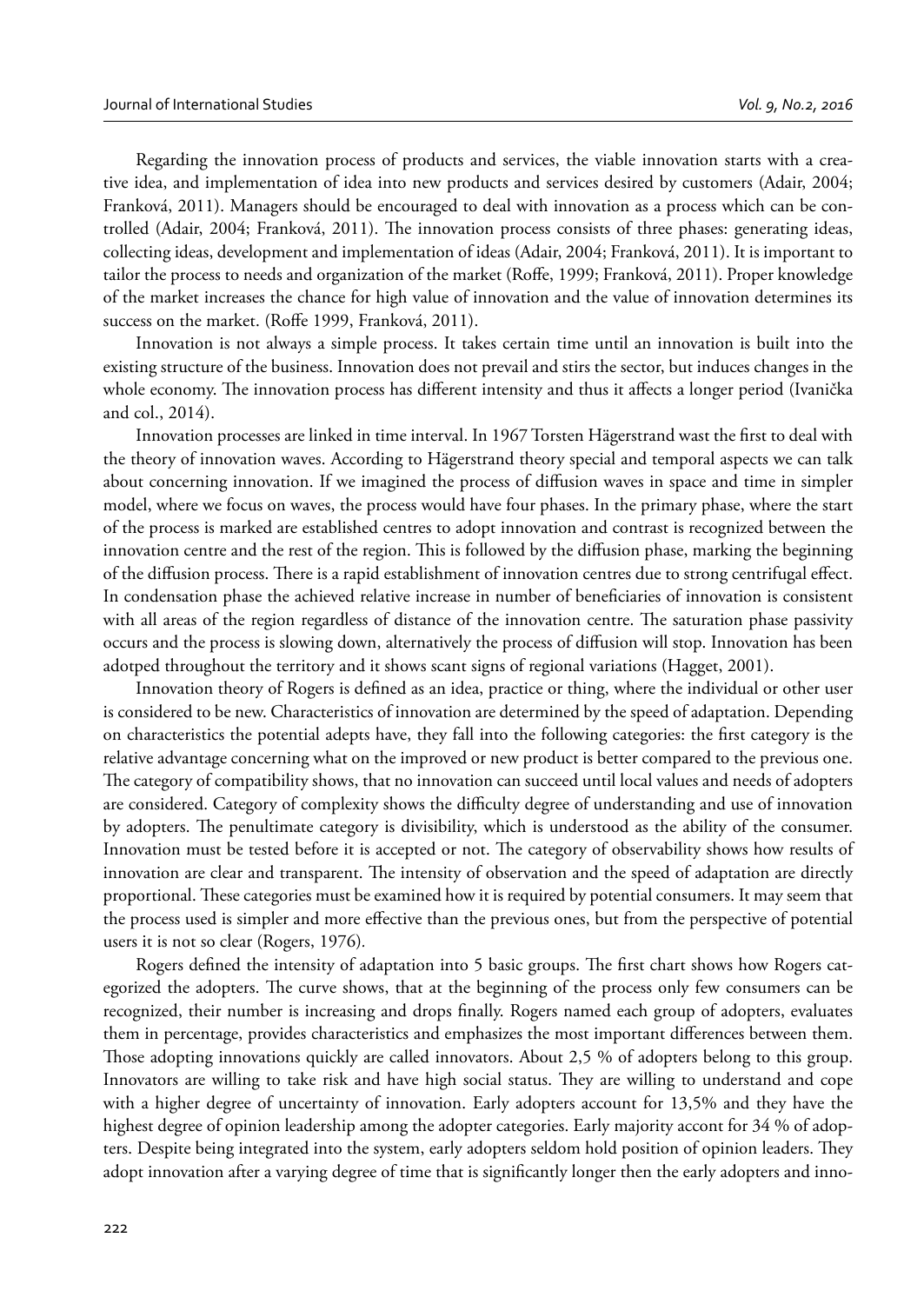vators. Late majority account for 34 % of adopters. Adoption of innovations for the members of this group is an economic necessity. Group members are careful, cautious and skeptical. Laggards account for 16 % of adopters. These individuals are conservative, feel suspicious about innovation and changes. Early adopters are said to have advanced education, higher income and social status. They depend less on traditional values and have rational thinking. Rogers noted the paradox that the last group of adopters benefit the most from innovation (Khor-Marsh, 2006).

### **Innovation in SMEs**

The size of the company is directly linked to innovation capacity. Until the 1970s mainly big companies, so called national flagship companies were interested in innovation. Importance to SMEs shifted in the 1970s. This change happened due to the fact, that SMEs created more workplaces and played a special role in economic recovery for underdeveloped regions. The policy of 1980s in Western Europe favoured to establishment of new companies, new technlogy-based SMEs. Rothwell introduces the advantages and disadvantages of SMEs compared to big companies in terms of innovation (Rothwell, 1991; Freitag, 1998; Dobai Korcsmáros, 2013).

Table 1

|                           | Small and Medium-sized Enterprises                                                                                                                                                                                                                                | <b>Big Enterprises</b>                                                                                                                                                                                                                  |
|---------------------------|-------------------------------------------------------------------------------------------------------------------------------------------------------------------------------------------------------------------------------------------------------------------|-----------------------------------------------------------------------------------------------------------------------------------------------------------------------------------------------------------------------------------------|
|                           |                                                                                                                                                                                                                                                                   |                                                                                                                                                                                                                                         |
| Marketing                 | + ability to react quickly on market changes<br>- Development on market can be demanding<br>for SMEs                                                                                                                                                              | + extensive distribution channels, service facili-<br>ties, marketing opportunities for existing<br>products                                                                                                                            |
| Managment                 | + non-bureaucratic structures, dynamic<br>company management (managers are often<br>owners), responds to new situations, willing-<br>ness to risk<br>- lack of management skills of entrepreneurs<br>with high professional competence in the<br>sector concerned | + Professional managers with complex mana-<br>gerial skills, setting and realizing corporate<br>strategy<br>- often excluded bureaucracy, rarely risk<br>management                                                                     |
| Internal<br>communication | + effective informal communication supports<br>quick reaction on the business environment                                                                                                                                                                         | - communication is rarely effective and can<br>result in delayed reaction on external factors                                                                                                                                           |
| Qualified personnel       | - often few opportunities to find qualified<br>personnel                                                                                                                                                                                                          | + possibility to attract highly qualified<br>employees                                                                                                                                                                                  |
| External<br>communication | employees have too little time or expertise<br>to assess the relevant information                                                                                                                                                                                 | + have good opportunities to access external<br>scientific and technical resources                                                                                                                                                      |
| Financing                 | -usually have problem with capital, especially<br>with risk capital. Innovation is usually con-<br>nected with risky financial costs. SMEs are<br>not able to distinguish the portfolio of risk<br>groups.                                                        | + big enterprises have possibility to raise<br>capital on capital market; risk can be spread<br>through portfolio projects; diversification on<br>new markets. Technology can be financed<br>well                                       |
| Economies of scale        | - in some areas SMEs face high barriers to<br>enter the market. Often they do not have<br>possibility to offer an integrated product line<br>or system products.                                                                                                  | + Big enterprises have an opportunity to<br>serve big markets and can synchronize<br>their activities, production and marketing.<br>Big enterprises can provide wide range of<br>complementary products including complex<br>solutions. |

Adavantages and disadvantages of small, medium-sized and big companies in terms of innovation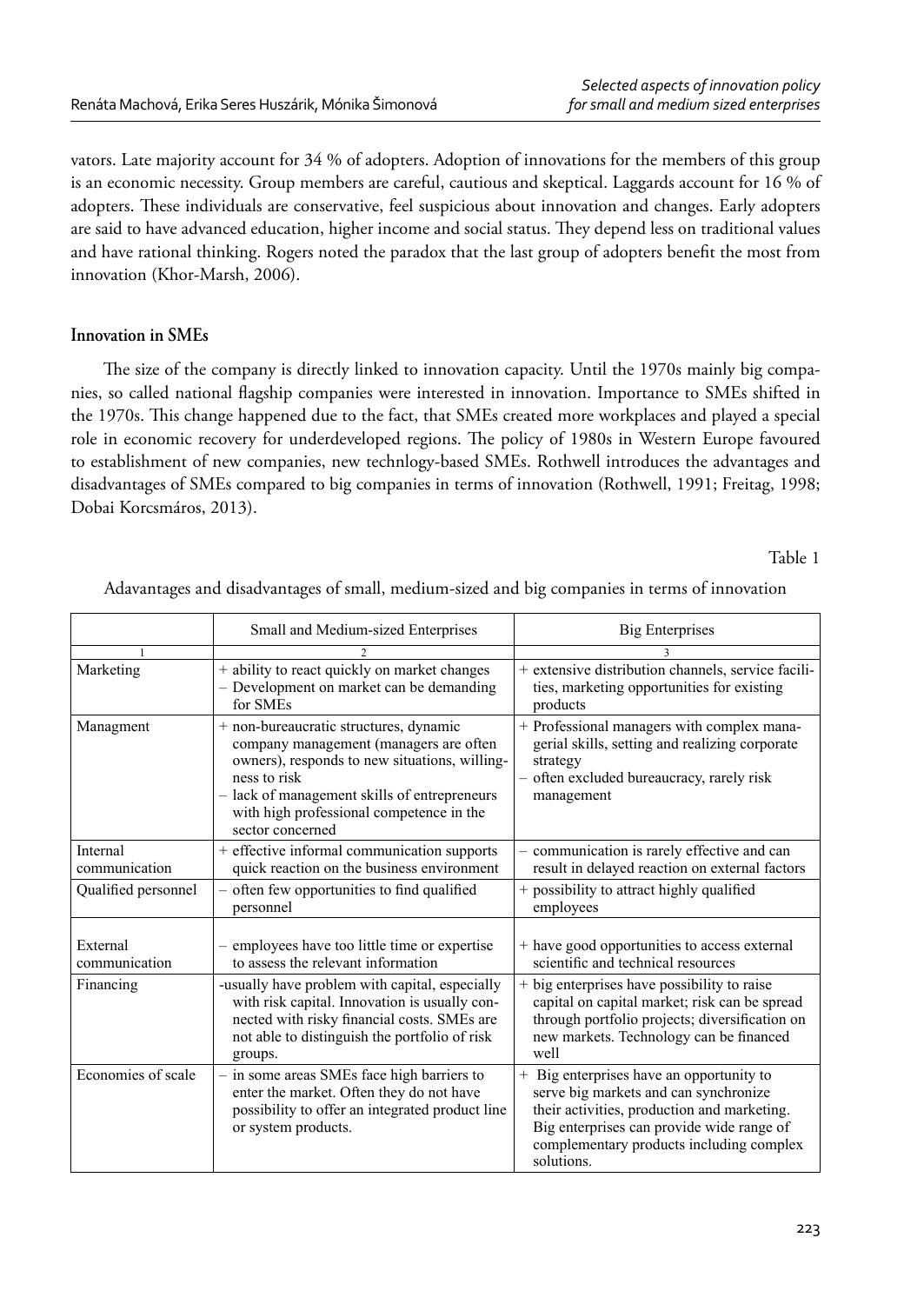| Development                    | - SMEs find it difficult to get quick capi-<br>tal, which is important for development.<br>Executives are often unable to cope with<br>increasing complexity. | have an ability to finance development, for<br>$^{+}$<br>example, through diversification, acquisition<br>or product line.                                                   |
|--------------------------------|---------------------------------------------------------------------------------------------------------------------------------------------------------------|------------------------------------------------------------------------------------------------------------------------------------------------------------------------------|
| Patents                        | - Frequent problems of patent system, lack of<br>finances, lack of know-how in dealing with<br>patents                                                        | + Specialists are able to cope with an opportu-<br>nity to request patent costs before the patent<br>protection or legal methods are associated<br>with expenses.            |
| Legislation and<br>regulations | - SMEs are often flood with regulations and<br>high costs for approval procedures.                                                                            | + possibility to finance legal department<br>dealing with regulations. Costs are divided<br>between products and portfolio to meet the<br>regulations which can be financed. |

Source: Rothwell, 1991.

According to Schumpeter innovation is a complex collective process. Common forms of cooperation are: consortia, joint ventures, strategic partnerhsip and cooperative networks. Different forms of cooperation can be distinguished. Primary cooperation is formed by one or more phases/steps of the innovation process, which are intended to help members of division in the field of innovation. Cooperation of these members is characterized by similar knowledge of the system and neither of the participants have significant competitive advantage compared to other partners (Dobai Korcsmáros, Seres Huszárik, 2013). Reports on cooperation are submitted after results are achieved, but cannot be fully utilized and can be submitted in form of intercompany cooperation. The technology transfer assumes, that initiation of innovation supports the ability to provide advice that is not utilized by cooperating companies. In this case, the lack of innovation is compensated via external assistance. Process cooperation occurs, when innovation and advisory force is applied in cooperating companies (Freitag, 1998).

Innovative organizations play a key role in competitiveness and gain dynamics from economic areas. They are often the pioneers in applying new technologies and close the gap on the way to demand by pooling capital and investing into promising projects. These companies boost demand, create markets and increase competition (Schumpeter, 1911, 1931, 1932; also by: Albers and Gassmann, 2005; Brockhoff and col., 1999; Drucker, 1985; Fagerberg and col., 2005; Freeman and Soete, 1997; Gerybadze, 2004; Hauschild, 2004; Tidd and col., 2001; Dodgson and Rothwell, 1995; Stonemann, 1995; OECD, 1997; Spielkamp, Rammer, 2006).

Defining and strengthening of business decision is a part of innovation activity. Lack of these abilities can bring difficulties in competition. The ability to innovate is not only to ensure the future of business, but in many cases it becomes a prerequisite for successful positioning on the market and contributes to achieve a superior competitive position (Spielkamp, Rammer, 2006).

Among the competencies of SMEs belong the ability to apply the knowledge generated by another company as well as quick and intelligent interface with existing capacities to create commercial services. Strategic role of this group of companies is the role of corporate governance, reflection on potential risks of new products on the central business market. Strategic management is about configuration and integration of the company, while operative management is about implementation of these decisions in the best possible way (Spielkamp, Rammer, 2006).

Innovations are based on knowledge, creativity and entrepreneurial feelings. Companies apply their experience in the innovation process. Management of innovations is an integration task, in which technological skills, process skills and the culture of innovation are integrated. The management know-how is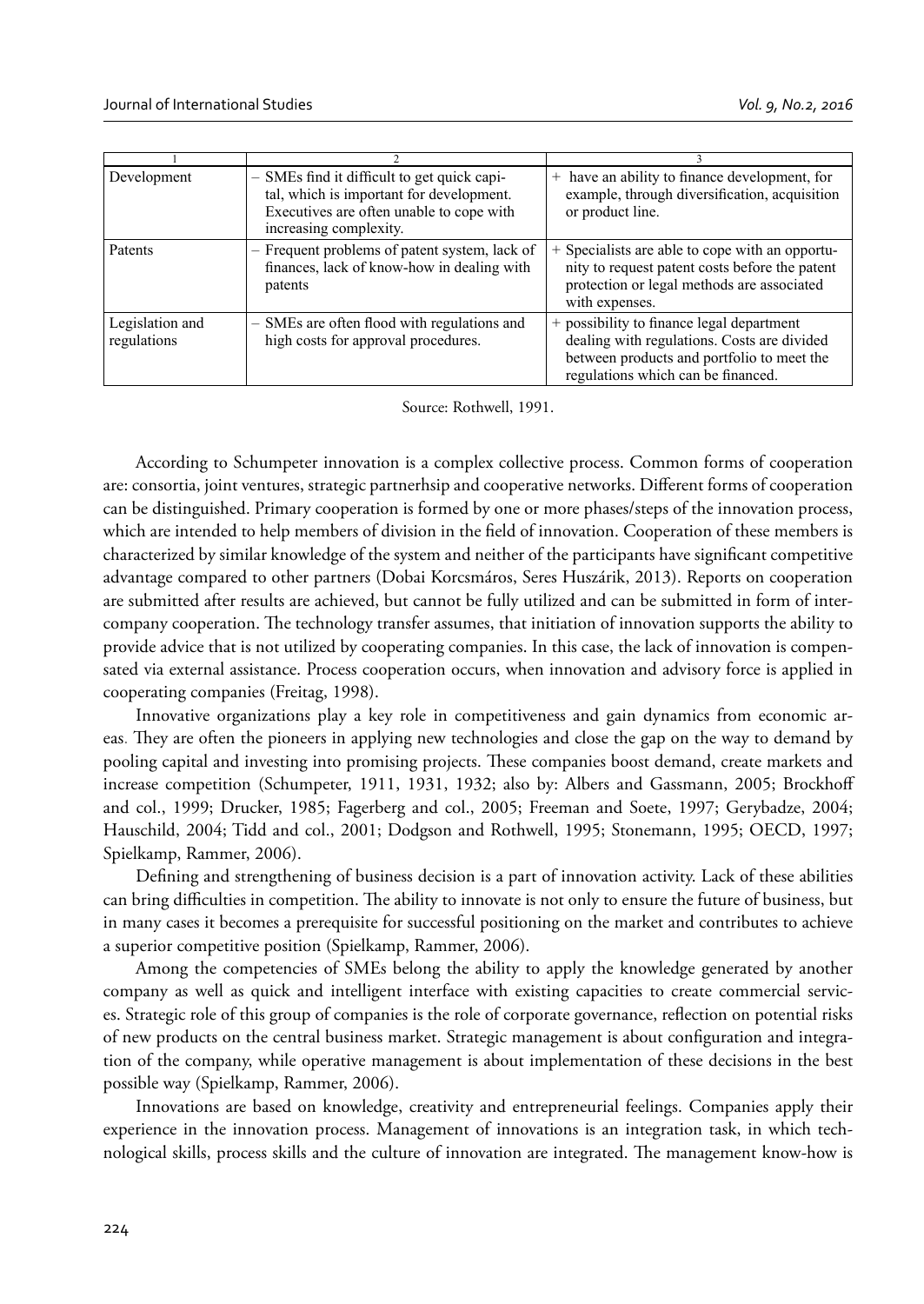based on the knowledge of processes about dispositive knowledge and activities in the field of research and development (Peter and Watermann, 1984; Spielkamp, Rammer, 2006).

Innovation can be a temporary or continuous task as an internal solution of the company. Depending on organizational structures the business perspective offers to meet temporary tasks, the company creates team-oriented units. Considering the importance of technological expertise in innovation process, companies choose organizational alternative structure and institutionalize their R&D departments. The R&D department will provide incentives for innovation. The advantage of this solution is that it can use a special knowledge in organization to achieve long term economic success. These sources should be clearly defined as well as roles and responsibilites should be assigned to them.

Research and development is an important element of innovation management. Innovation ideas are anchored by R&D department within a company. Permanent confrontations with potential improvements in products, processes and services as well as thinking about new solutions also increase the chance to respond to environmental influences. At the same time a chance for effective absorption of external technological know-how, including the cooperation ability in the field of innovations (Tidd and col., 2001; Spielkamp, Rammer, 2006). However there are arguments against solid structure of R&D departments: in order to operate research and development makes sense to ensure minimum level of staffing and infrastructure, which will independently assess expertise as well as contributes research and development to become habit for certain groups of people. In addition, the expert makes it easy to create personal status, which together with the organization is striving to perform and in competition may cause separation of interests from the interest of the company. The departmental structure reduces the internal and external coordination costs in different functional areas. To ensure the efficient operation of research and development, may happen that an activity must be accompanied with further steps in innovation process. Due to this fact, transfer of information and knowledge is essential. Those, involved combine expertise outside the field of R&D. Finally, there is a risk that innovation will not be perceived as a global issue because of clearly defined objectives. (Véghová, Machová, Mura, 2012). R&D departments enable further employees of the company to cover the lack of personal involvement. Companies create so called supplementary organizational structures to deal with the possible occurrence of disadvantages in field of research and development. These organizational forms temporarily or permanently create conditions for flexibility in capacity for innovation. As a further characteristic of SMEs we can mention, that players of different divisions and working environment cooperate productively in innovation process. The following supplementary structures should be mentioned:

- Workshops have simple form of supplementary structure with temporary grouping of employees
- The projects contain complex tasks, which can be eliminated during daily activities (Bullinger and Warnecke, 1996; Spielkamp, Rammer, 2006).
- Considering SMEs, innovation seeks continuous external and internal innovation proposals based on the relation of labor and company management (Nebe, 2000; Spielkamp, Rammer, 2006).
- Tasks will be taken from product agency, otherwise are handled by the project manager on the market or in the production area (Kieser and Walgenbach, 2003; Spielkamp, Rammer, 2006).
- Innovation circles are quality circles with existing structure within the company.
- Venture teams or corporate spin-off opportunities rarely come into consideration with SMEs, because these models implement innovative ideas of employees and largely seperated from the parent company (Kieser and Walgenbach, 2003; Spielkamp, Rammer, 2006)

What type of organizational form SMEs choose cannot be determined without a detailed knowledge of the specific situation of the company. It is necessary to mention, that formal structures - temporary or permanent- are not enough for the efficient use of resources and skills. Crucial are further elements of innovation e.g.: management, motivation system and the organizational or innovation culture. Strategic decision in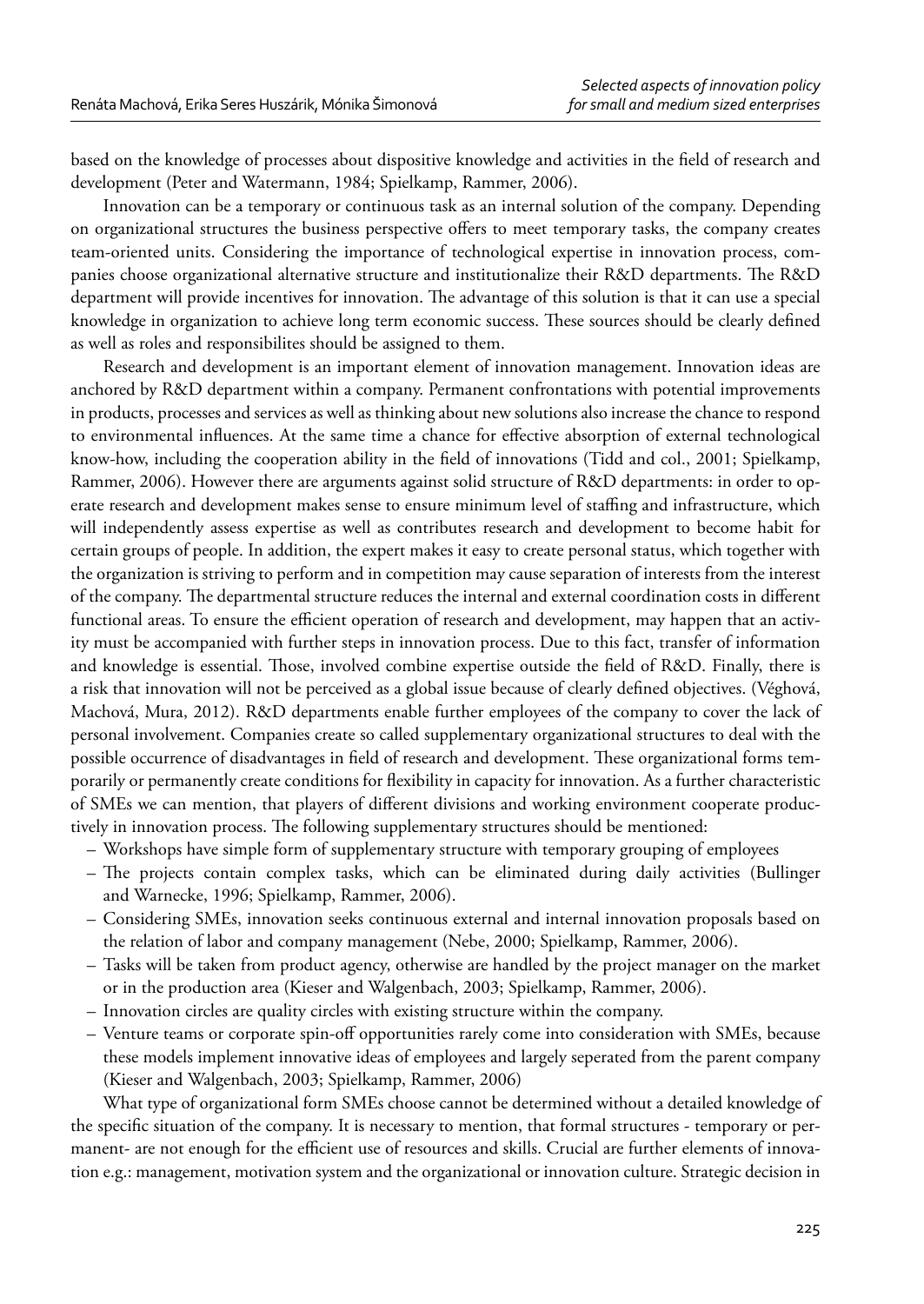the company about the technology purchased, development of structures and allocating resources, especially employees' finances is always a question of company's expertise, especially the competency of research and technological know-how (Spielkamp, Rammer, 2006), (Zastempowski, Przybylska, 2015).

# **RESEARCH METHODOLOGY AND RESEARCH METHODS**

We used a questionnaire survey to research the innovation potential of entrepreneurial network. The database is including answers of SMEs from different districts of Slovakia. Respondents had a possibility to fill the questionnaire electronically or in printed form. The data obtained are processed and presented in graphic form and statistical analysis.

When preparing the research sample the following steps were applied: the database of enterprises was obtained from website www.zoznam.sk, the data obtained was used confidently, solely for research purpose. In this research 5208 SMEs were addressed in the time period 2013-2015 in the Slovak Republic , 454 questionnaires were returned and the collected data was analyzed. This represents 8,7% return.

Questions related to innovation potential of entrepreneurial network led us to formulate questions as the following:

- Characteristics of small and medium enterprises
- Characteristics of membership in the entrepreneurial network and its influence on the researched enterprise
- Characteristics of innovation activity of the company

Based on the study of relevant scientific background we will examine whether it is possible to recognize a relationship between various factors affecting innovation.

### **RESEARCH RESULTS, VALIDATION OF RESEARCH QUESTIONS**

Innovation in companies is essential to maintain competitiveness. In terms of innovation the biggest competitors of companies involved in research are those with similar character in the region they operate (41%), however foreign companies operating in Slovakia also represent a large share in innovation (25%).



**Graph 1. Competitors of researched enterprises in terms of innovation** Source: based on own research.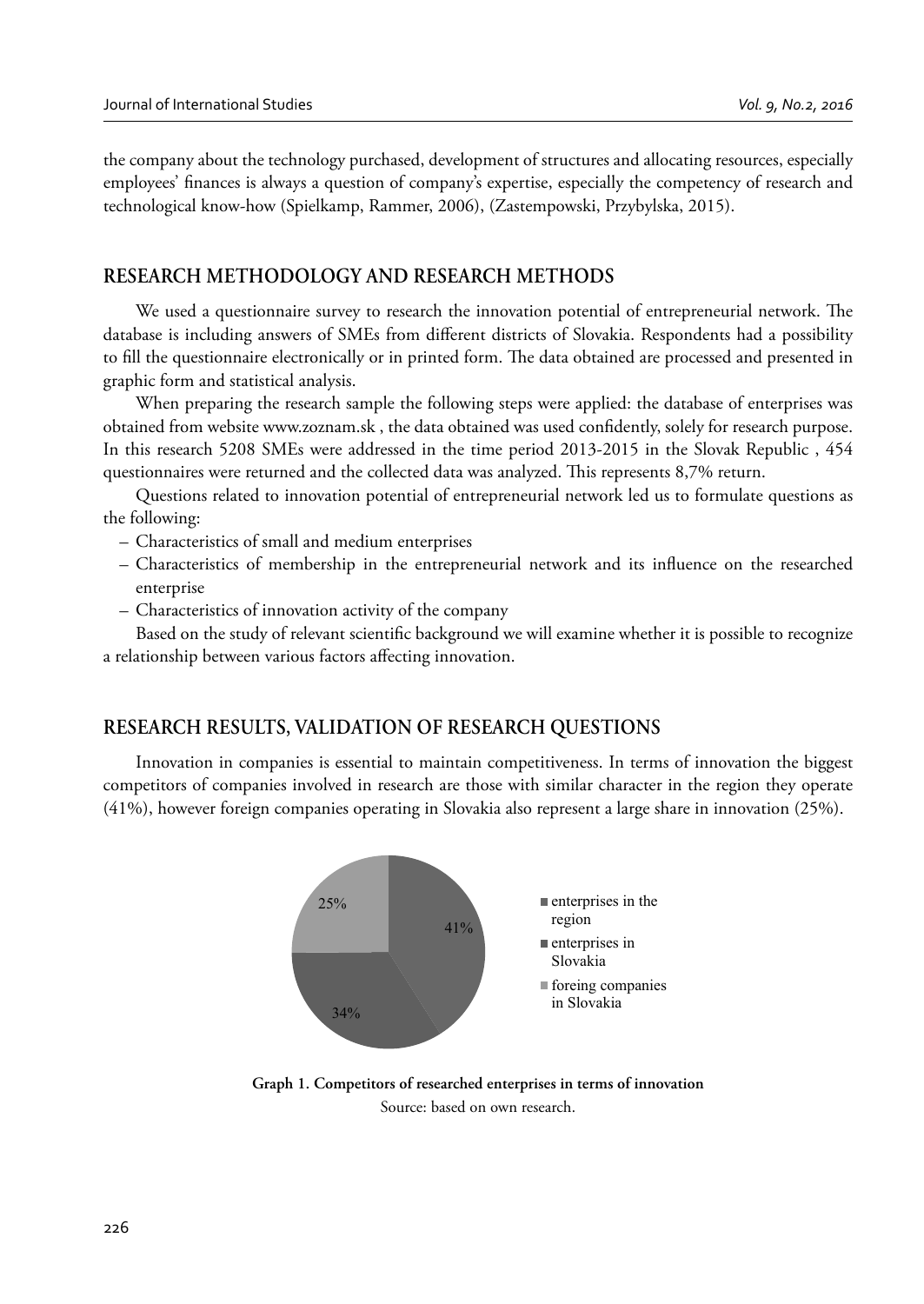To maintain competitiveness constant improvement and adaption to market conditions is important. SMEs of this research sample expressed their opinion about possible factors boosting their competitiveness. Respondents could mark maximum three factors on the list. The possibility to mark more answers the sum of each option was above 100%. More than 81% of the respondents declared that price changes would help the most. Change in price means decreasing price of materials and components, but also possible price increase of products/services, offered to end-users, i.e. entrepreneurs are making effort to increase their sales while reducing costs in order to meet the requirements of the market and customers. According to respondents'answers professionality and company ethics are the least to contribute to competitiveness. It seems to be a very surprising and worrying fact.



Graph 2. Factors influencing innovation Source: based on own research.

Factor that contributes most to the development of innovation potential of enterprise was the quality of the products. Respondents could mark maximum three factors. The survey shows, that quality products (54,63%) target a wider range of potential customers and build resp. maintain competitiveness. Price as a factor contributing to development of innovation potential accounts for 54,19%. It means that every second enterprise involved in research finds the properly set price a key factor of innovation. Surprising is the fact that only 2,20% of respondents find innovative marketing strategy important to develop the innovation potential of enterprise. In today's rapidly changing business environment it is necessary to respond quickly and effectively for the changing conditions of the market economy. This fact points to the ever growing potential of innovative marketing in case the innovations on the market are worn-out.

Innovative marketing is mainly based on the expansion of customers' needs on the market, revealing various options and situations the product can be used (Čimo, 2010).

Entrepreneurs are adviced to consider the options of marketing, as innovative approaches in marketing can greatly contribute to increased competitiveness of enterprises.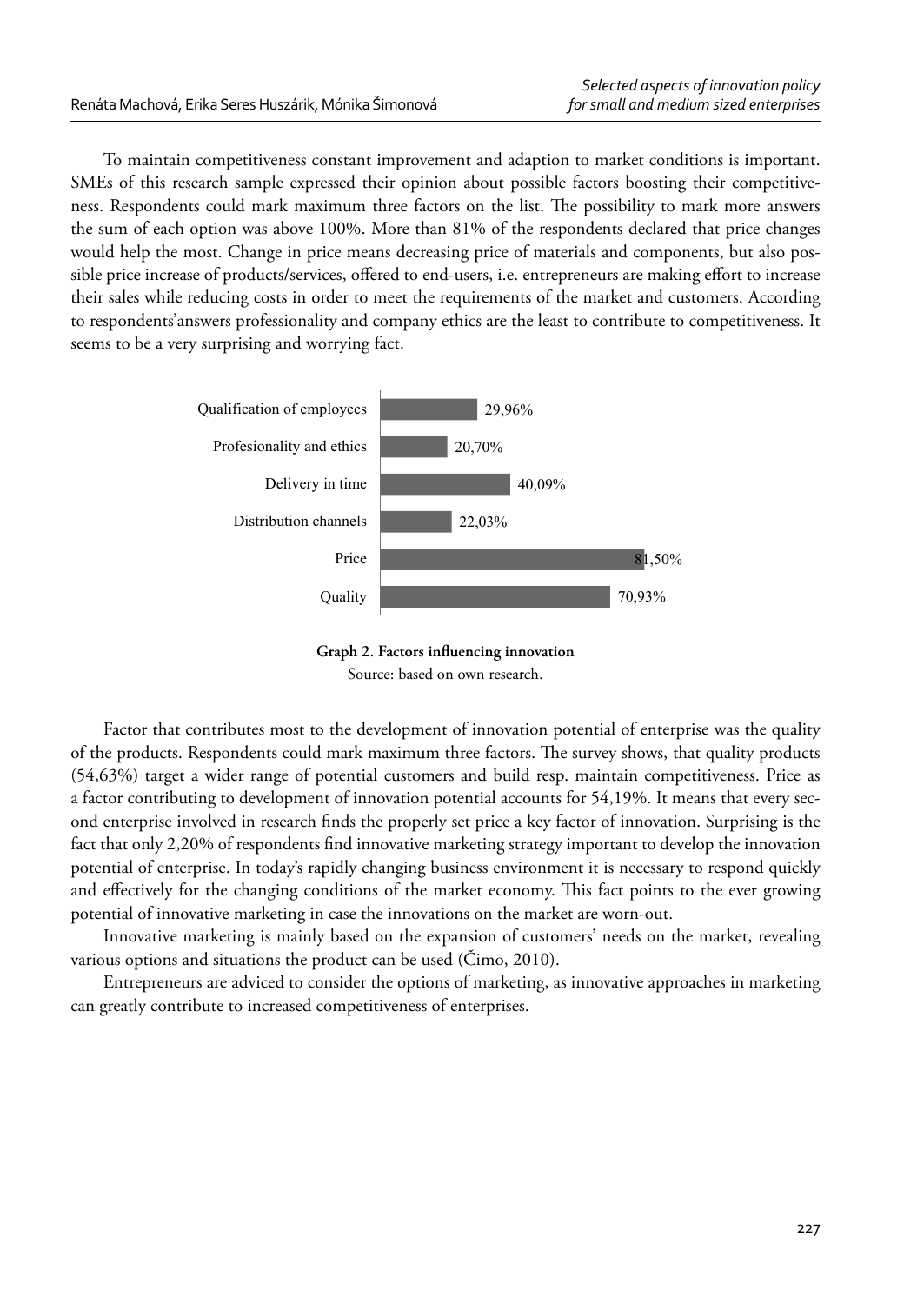

**Graph 3. Factors contributing to development of innovation potential** Source: based on own research.

Respondents said that innovations were mainly influenced by competitors in the given area of business  $(51,54%)$ . Innovations have been realized due to the lifestyle the customers represent  $(48,46%)$ . The third influential factor based on the questionnaire survey is the change of economic condition in the region (43,17%). Besides these main initiators generating innovation activity we can also identify the legislation (26,87%), internal requirements of the enterprise (23,35%), administrative duties (16,30%) and others (see Graph 4).



**Graph 4. Changes leading to innovation** Source: based on own research.

In the following phase of research we analyzed the opinion of respondents concerning those factors which help or hinder entrepreneurial innovation activity. Basic characteristics of these factors are summarized below in Table 2.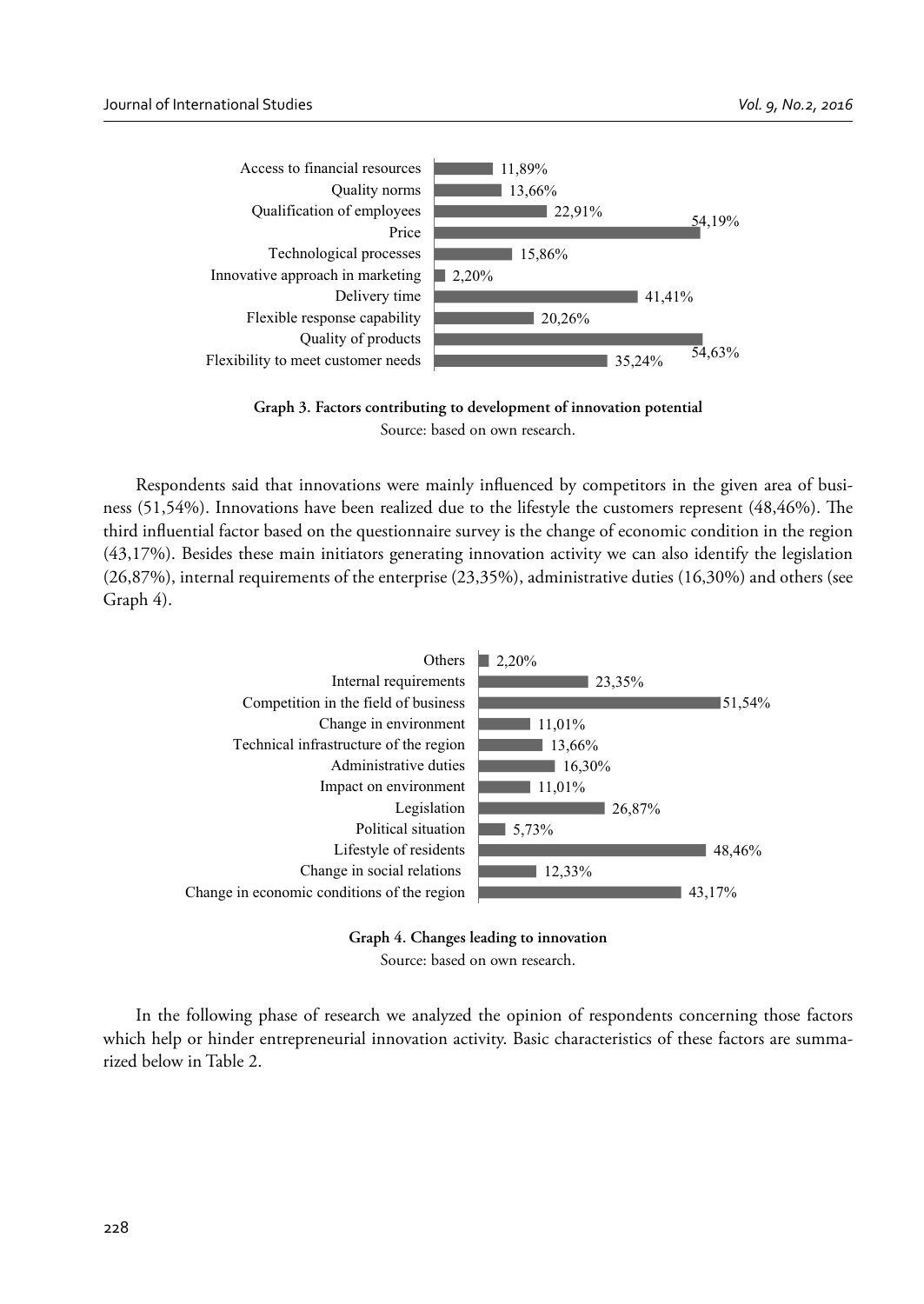Table 2

| Ranking     | Factors influencing innovation                     | Average | Modus | Standard<br>degression |
|-------------|----------------------------------------------------|---------|-------|------------------------|
|             | Relationship with customers                        | 3,89    | 4     | 0,939                  |
| 2           | Cooperation with suppliers                         | 3,73    | 4     | 1,095                  |
| 3           | Support from management                            | 3,65    | 4     | 1,072                  |
| 4           | Requirements of clients                            | 3.53    |       | 1,057                  |
| 5           | Motivation system                                  | 3,42    | 3     | 1,131                  |
| 6           | Functioning teams                                  | 3,40    | 3     | 1,098                  |
|             | Cooperation of research and development, marketing | 3,39    | 3     | 1,156                  |
| 8           | Company structure                                  | 3,30    | 3     | 0,948                  |
| $\mathbf Q$ | Low level of own innovation potential              | 2,96    |       | 0,889                  |
| 10          | Tax, legislation, regulations                      | 2,11    |       | 1,096                  |

### Factors influencing innovation

Source: based on own research.

Likert scale was used to investigate the factors influencing the innovation process. Based on the answer of respondents we can conclude, that relationship with the customer and cooperation with suppliers are the factors most supporting innovation. Stakeholders have relevant impact on realizing innovation activity in the company. Respondents considered fairly important the role of management in innovation process. Moderate importance respondents have towards the requirements of clients, motivation system, functioning team work, research and development, cooperation between production and marketing and the company structure. Factors obstructing innovative activity are the low innovation potential, taxation, legislation and regulations. The standard degression of factors supporting or hindering innovation activity of the company stands close to value one i. e. companies involved in research have rather unanimous opionion regarding the factors influencing innovation. The univariate analysis enables to recognize the relation between the individual factors influencing innovation. To identify relation we used a correlation analysis which identifies the relation between two variables. Intensity of relations can be identified with the help of Pearson correlation coefficient as well as we can identify the linear correlation between the variables. Potential extremes were identified with the help of Boxplot, which was followed by a correlation analysis. At least 1% of significance degree correlation is identified.

After excluding extremes with the help of Boxplot, we analyzed 362 respondents and we had to exclude 92 answers of companies involved in research. The results of correlation can be found in the following table (Table3).

Table 3

| Correlation between factors supporting resp. hindering innovation |  |  |  |  |  |
|-------------------------------------------------------------------|--|--|--|--|--|
|                                                                   |  |  |  |  |  |

| Variable 1.                  | Variable 2.                        | Pearson<br>correlation<br>coefficient | Sign. | N   |
|------------------------------|------------------------------------|---------------------------------------|-------|-----|
|                              |                                    |                                       |       |     |
| low own innovation potential | taxation, legislation, regulations | 0.245                                 | 0,001 | 362 |
| low own innovation potential | relation with customers            | $-0.200$                              | 0.007 | 362 |
| client requests              | cooperation with suppliers         | 0.309                                 | 0,000 | 362 |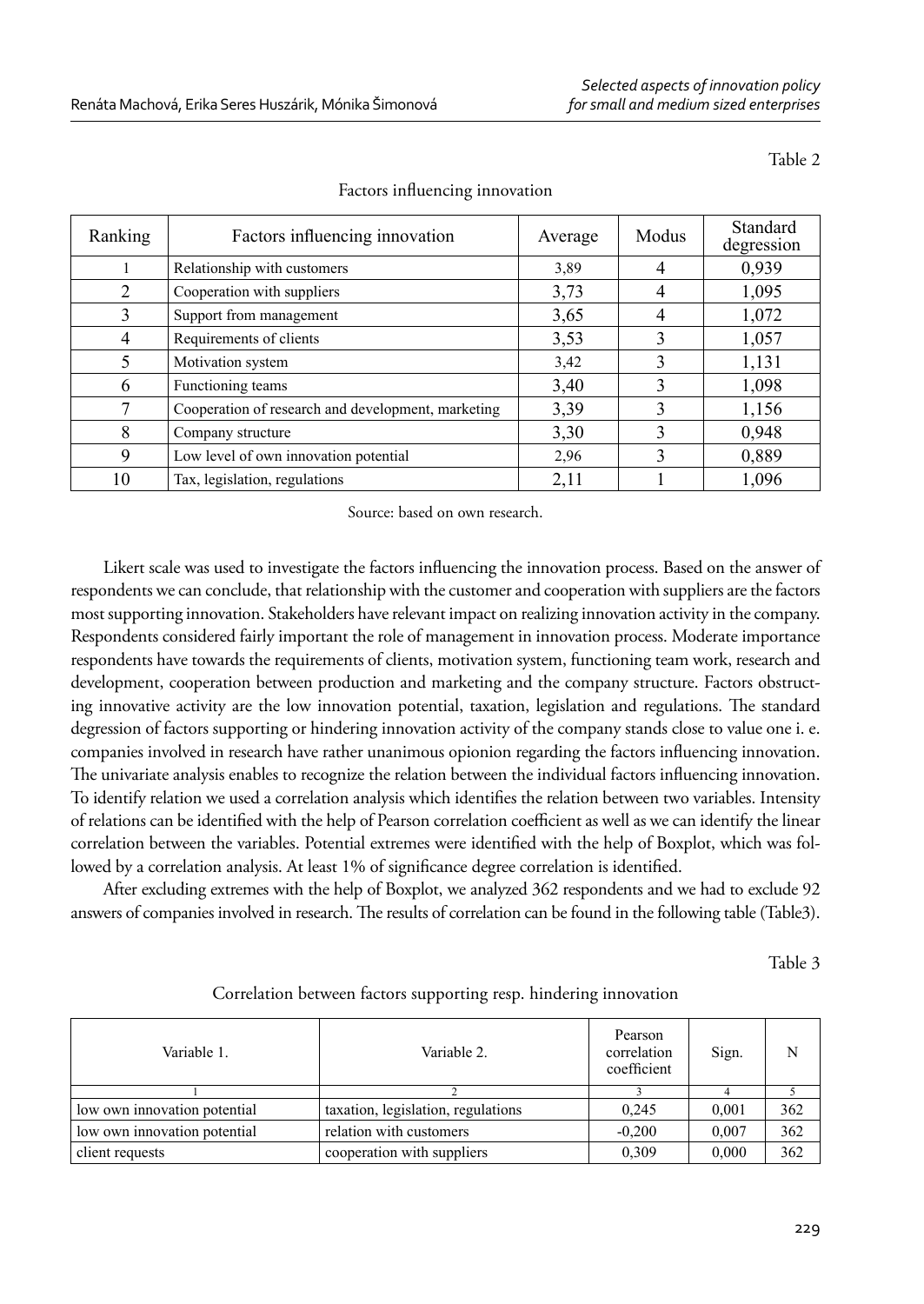|                                                                          | $\mathcal{D}$                                                            | $\overline{\mathbf{3}}$ | 4     | 5   |
|--------------------------------------------------------------------------|--------------------------------------------------------------------------|-------------------------|-------|-----|
| client requests                                                          | cooperation between research, develop-<br>ment, production and marketing | 0,245                   | 0,001 | 362 |
| company structure                                                        | support from company management                                          | 0,270                   | 0,000 | 362 |
| company structure                                                        | cooperation with suppliers                                               | 0,213                   | 0,004 | 362 |
| support from company management                                          | cooperation with suppliers                                               | 0,499                   | 0,000 | 362 |
| support from company management                                          | functioning working teams                                                | 0,249                   | 0,001 | 362 |
| support from company management                                          | cooperation between research, develop-<br>ment, production and marketing | 0,257                   | 0,000 | 362 |
| support from company management                                          | relation with customers                                                  | 0,267                   | 0,000 | 362 |
| cooperation with suppliers                                               | functioning working teams                                                | 0,395                   | 0,000 | 362 |
| cooperation with suppliers                                               | cooperation between research, develop-<br>ment, production and marketing | 0,219                   | 0,001 | 362 |
| cooperation with suppliers                                               | motivation system                                                        | 0,229                   | 0,002 | 362 |
| cooperation with suppliers                                               | relation with customers                                                  | 0,300                   | 0,000 | 362 |
| functioning working teams                                                | cooperation between research, develop-<br>ment, production and marketing | 0,307                   | 0,000 | 362 |
| functioning working teams                                                | motivation systems                                                       | 0,283                   | 0,000 | 362 |
| functioning working teams                                                | relation with customers                                                  | 0,355                   | 0,000 | 362 |
| cooperation between research, devel-<br>opment, production and marketing | motivation system                                                        | 0,373                   | 0,000 | 362 |
| cooperation between research, devel-<br>opment, production and marketing | relation with customers                                                  | 0,203                   | 0,006 | 362 |
| motivation system                                                        | relation with customers                                                  | 0,390                   | 0,000 | 362 |

Source: based on own research.

The values of Pearson correlation coefficient at 1% significance except in one case show values from 0,2 to 0,5 indicating moderate positive correlation between the variables. Moderate negative correlation can be recognized between low level of own innovation potential and customers. Based on the analysis we can conclude that correlation can be recognized between the low level of own innovation potential and taxation, legislation, regulations ( $r=0,245$ ). Significant relation is proved between the suppliers and the company structure, functioning teams, research and development, motivation system and relation with customers. Companies should built a positive relationship with the suppliers, because it can influence further functional areas of business. Support from the company's management has also a relevant influence on the development of innovative activity in the company. Motivation system of the company, functioning working teams, resp. research and development can also affect the relationship with customers, i.e. also show a significant relationship.

#### **CONCLUSION**

Increasing and maintaining competitiveness of the business has key importance to operate in market economy. Competitive advantage may arise from the size of the company, ability to mobilize intellectual capital, technological skills and experience to create something completely new to offer in form of product or service. Innovation contributes in several ways to strong relation between the market performance and the new product. Formation and strengthening of business decision is a part of the company's innovation activity, without it the company would experience difficulties in long term. In the current period there is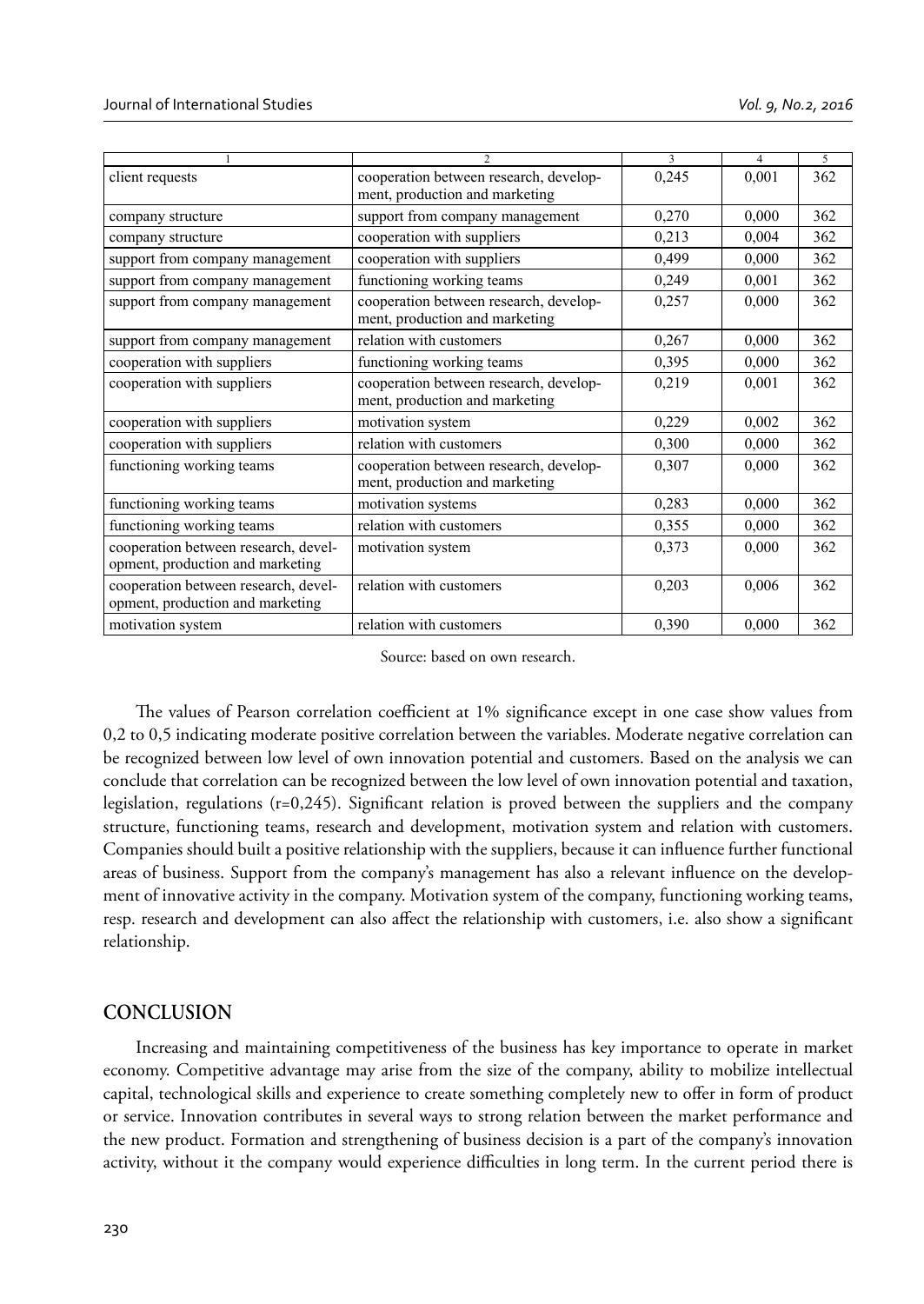a strong demand for businesses to bring new ideas, products, or services, to the market. If the firms do not upgraded their products, the products would become unattractive and they would have to close down the firm, which is not the goal of any entrepreneur. (Rajnoha, Lorincová, 2015)

Based on the results of primary research we can conclude that attitude of management and its motivation system as well as the positive relationship with suppliers contributes to innovation activity of the company and has positive effect on further functional areas of the business.

#### **ACKNOWLEDGEMENT**

This paper is a partial outcome of the research project VEGA 1/0381/13 called "Evaluation of the innovative potential of entrepreneurial networks in the early stages of its functioning", which is being solved at the Faculty of Economics of J. Selye University in Komárno.

### **REFERENCES**

Adair, J. (2004), *Efektívní inovace.* Praha: Alfa Publishing.

- Albers, S., Gassmann, O. (Hrsg.) (2005), *Handbuch Technologie- und Innovations-management*. Wiesbaden: Gabler. Bartes, F. (2008), *Inovace v podniku*. 1. vyd. Brno: CERM.
- Brockhoff, K., Chakrabarti, A., Hausschild, J. (Hrsg.) (1999), *The Dynamics of Innovation*. Heidelberg: Springer.
- Bullinger, H.J., Warnecke, H.J. (1996), *Neue Organisationsformen im Unternehmen*. Heidelberg: Springer.
- Čimo, J. (2010), Úloha inovatívneho marketingu v komplexnej inovačnej stratégií. In. *Ekonomick*é rozhľady/*Economic Review*. Vol. 39, Nr. 3, pp. 118-130.
- Dobai Korcsmáros, E. (2013), Malé a stredné podniky Európska únia, Slovenská republika, okres Komárno. In: *Zborník medzinárodnej vedeckej konferencie UJS - 2013 : "Nové výzvy vo vede a vo vzdelávaní" Sekcia ekonomických vied*. Komárno: Univerzita J. Selyeho, pp. 59-75.
- Dobai Korcsmáros, E., Seres Huszárik, E. (2013), Inovačný potenciál malých a stredných podnikov. In*: "Inovačný potenciál, inovačné podnikanie a podnikateľské siete": Monografi cký zborník vedeckých prác.* Brno: Tribun EU. pp. 40-48.
- Dodgson, M., Rothwell, R. (Hrsg.) (1995), *The Handbook of Industrial Innovation*. London: Edward Elgar.
- Drucker, P. F. (1985), *Innovation and Entrepreneurship: Practice and Principles*. New York: Harper and Row.

Drucker, P.F. (1993), *Inovace a podnikavost*. Praha: Managment Press.

Drucker, P. F. (2002), *To nejlepší z Druckera v jednom svazku*. Praha: Management Press.

- Fagerberg, J., Mowery, D.C., Nelson, R.R. (Hrsg.) (2005), *The Oxford Handbook of Innovation*. Oxford: Oxford University Press.
- Franková, E. (2011), *Kreativita a inovace v organizaci*. Praha: Grada Publishing.
- Freeman, C., Soete, L. (1997), *The Economics of Industrial Innovation*. 3. Aufl., Cambridge.
- Freitag, M. (1998), *Die Bedeutung der Kooperation für den Innovationserfolg kleiner und mittlerer Unternehmen.* Beitrag zu den Dresdner Innovationsgespächen 5.-6.5.1998, Dresden.
- Ivanika a kolektív (2014), *Trvalá udržateľnosť inovácií v rozvoji Slovenska*, Bratislava: Wolters Kluwer.
- Gerybadze, A. (2004), *Technologie- und Innovationsmanagement*. München: Verlag Valen.
- Grossman, S.R., King M.J. (1990), Eagles, Otters and Unicoms: An Anatomy of Innovation. *The Journal of Creative Behavior*, vol. 24, no.t, pp.75-98.
- Kačírková, M. Potenciál technologického a inovačného rozvoja regiónov Slovenskej republiky. Ekonomické rozhľady., 2007, Vol. 36 (1), pp. 92-99. ISSN 0323-262X